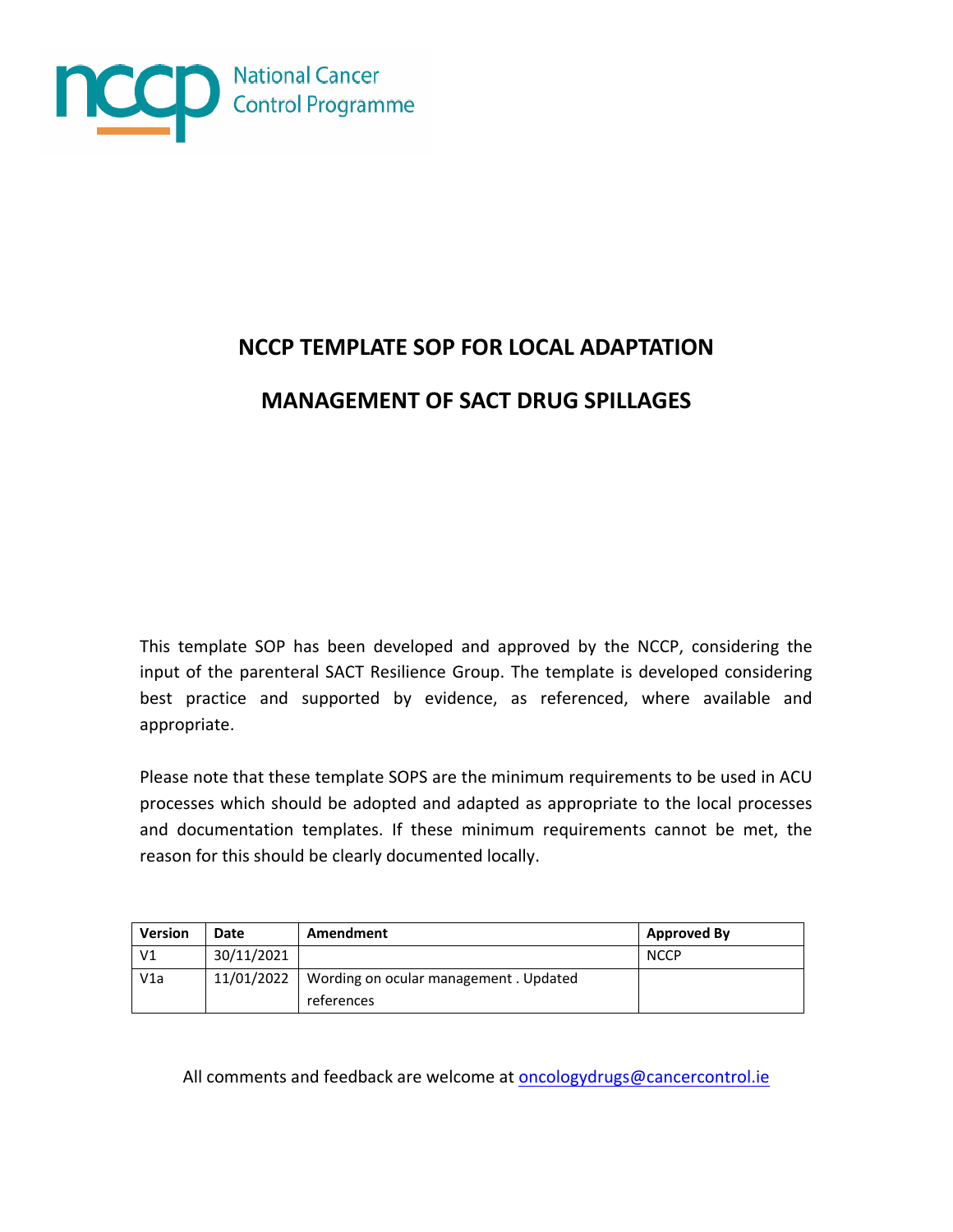# **1 Purpose**

The purpose of this standard operating procedure is to:

- a. Describe the process for dealing with systemic anticancer therapy (SACT) drug spillages within the aseptic compounding unit (ACU) and any areas that have SACT drugs present
- b. Describe the recommended contents of spill kits.

# **2 Scope**

The scope of this SOP includes the process that applies to all staff dealing with SACT drug spillages and the preparation of SACT spillage kits in an ACU.

# **3 Definitions**

| <b>ACU</b>  | <b>Aseptic Compounding Unit</b>      |
|-------------|--------------------------------------|
| <b>MSDS</b> | <b>Material Safety Data Sheet</b>    |
| <b>PPE</b>  | <b>Personal Protection Equipment</b> |
| <b>SACT</b> | <b>Systemic Anti-Cancer Therapy</b>  |

# **4 Responsibilities**

It is the responsibility of the relevant person in the hospital pharmacy department/ACU manager to ensure all staff are trained in and adhere to this procedure.

It is the responsibility of all staff to comply with this procedure.

External visitors should be instructed in the ACU gowning procedure and the gowning process should be demonstrated to them.

 It is the responsibility of all staff to notify the ACU manager/Pharmacy manager of any infectious diseases or open lesions on the exposed surface of the body. The ACU manager/Pharmacy manager will decide on the fitness of the staff member to carry out activities in the preparation area or clean room and the specific protective measures that should be taken to avoid contamination of the

| Use of this document is the responsibility of the user and is subject to HSE's terms of use available at http://www.hse.ie/eng/Disclaimer                       |                                  |             |  |
|-----------------------------------------------------------------------------------------------------------------------------------------------------------------|----------------------------------|-------------|--|
| This information is valid only on the day of printing, for any updates please check https://www.hse.ie/eng/services/list/5/cancer/profinfo/medonc/sactguidance/ |                                  |             |  |
| NCCP Template SOP                                                                                                                                               | Published: 30/11/2021            | Version: 1a |  |
| SACT Spillage SOP107                                                                                                                                            | Review: 29/11/2023 (Three Years) |             |  |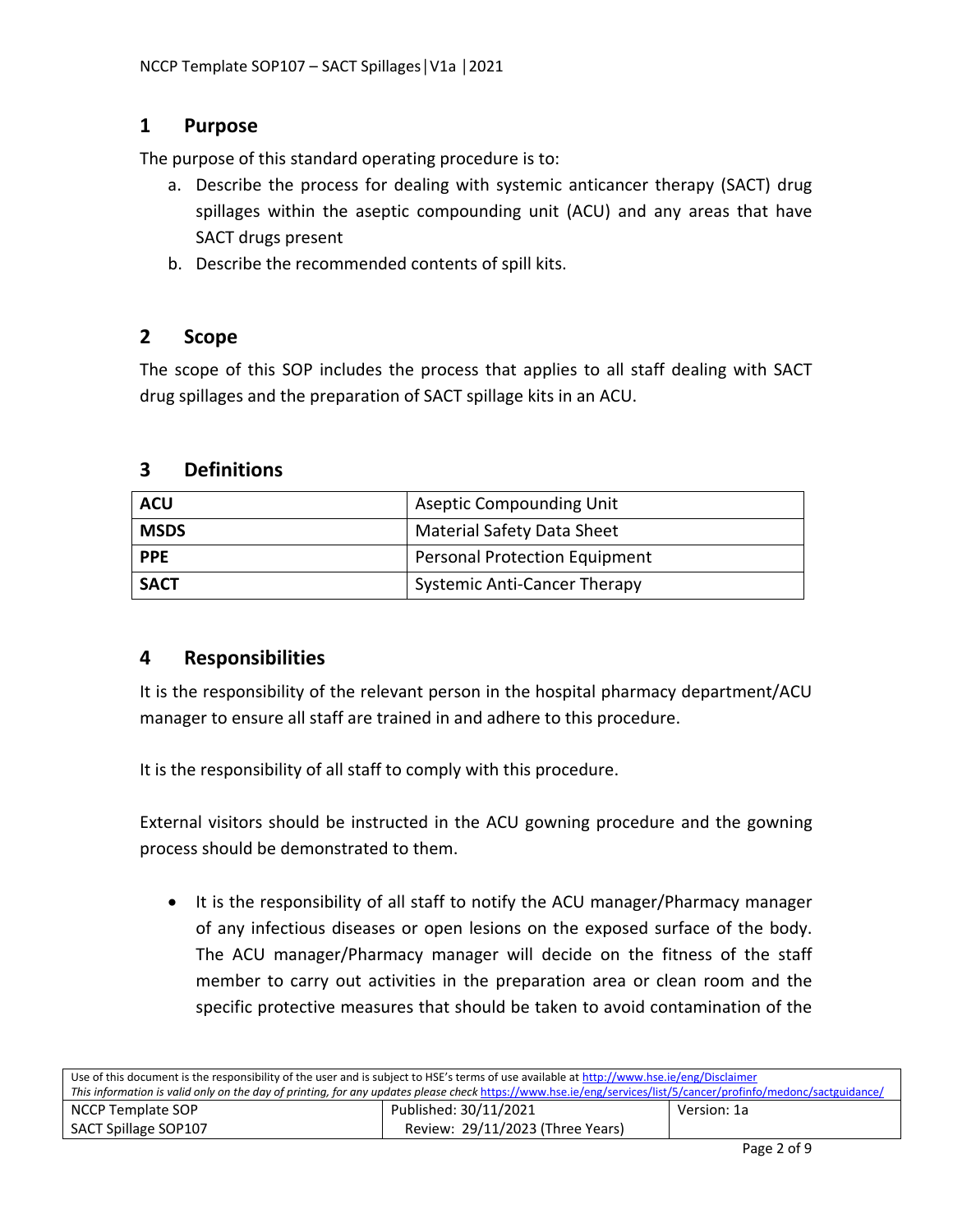product. If not adequate protection is possible, the person should not be allowed to be involved in preparation or compounding activities.

• It is the responsibility of the ACU/Pharmacy Manager to ensure that a spill kit is always adequately stocked and in date.

# **5 Procedure**

The HSE Guideline on the Safe Handling of Cytotoxic Drugs (2021) collectively group SACT drugs as CMRs, i.e. carcinogenic, mutagenic, or toxic for reproduction and advise that all SACT should be handled in the same manner.

- Ensure that all areas where SACT drugs are present have an accessible spill kit to deal with any SACT spillage.
- All SACT spillages should immediately be dealt with as outlined below. This should be carried out by a trained member of staff with the assistance of another trained colleague.
- Priority should be given to personnel contamination (staff or patient) and referred to occupational health where necessary as per local policy.
- Domestic staff should not be requested to clean up a SACT spillage.
- Pregnant staff should not be involved in cleaning a SACT spillage.
- Once a spill kit has been used a replacement kit should be obtained as soon as possible as per local policy.
- All SACT spillages should be reported as a medicines safety incident in line with local reporting processes and the following should be considered for inclusion in the report:
	- $\triangleright$  Nature and location of the spillage.
	- $\triangleright$  Staff involved in the spillage and mopping up procedure.
	- $\triangleright$  Drug involved and extent of contamination.
	- $\triangleright$  Actions taken.
	- $\triangleright$  Any direct skin or eye contact.

| Use of this document is the responsibility of the user and is subject to HSE's terms of use available at http://www.hse.ie/eng/Disclaimer                       |                                  |             |  |
|-----------------------------------------------------------------------------------------------------------------------------------------------------------------|----------------------------------|-------------|--|
| This information is valid only on the day of printing, for any updates please check https://www.hse.ie/eng/services/list/5/cancer/profinfo/medonc/sactguidance/ |                                  |             |  |
| NCCP Template SOP                                                                                                                                               | Published: 30/11/2021            | Version: 1a |  |
| SACT Spillage SOP107                                                                                                                                            | Review: 29/11/2023 (Three Years) |             |  |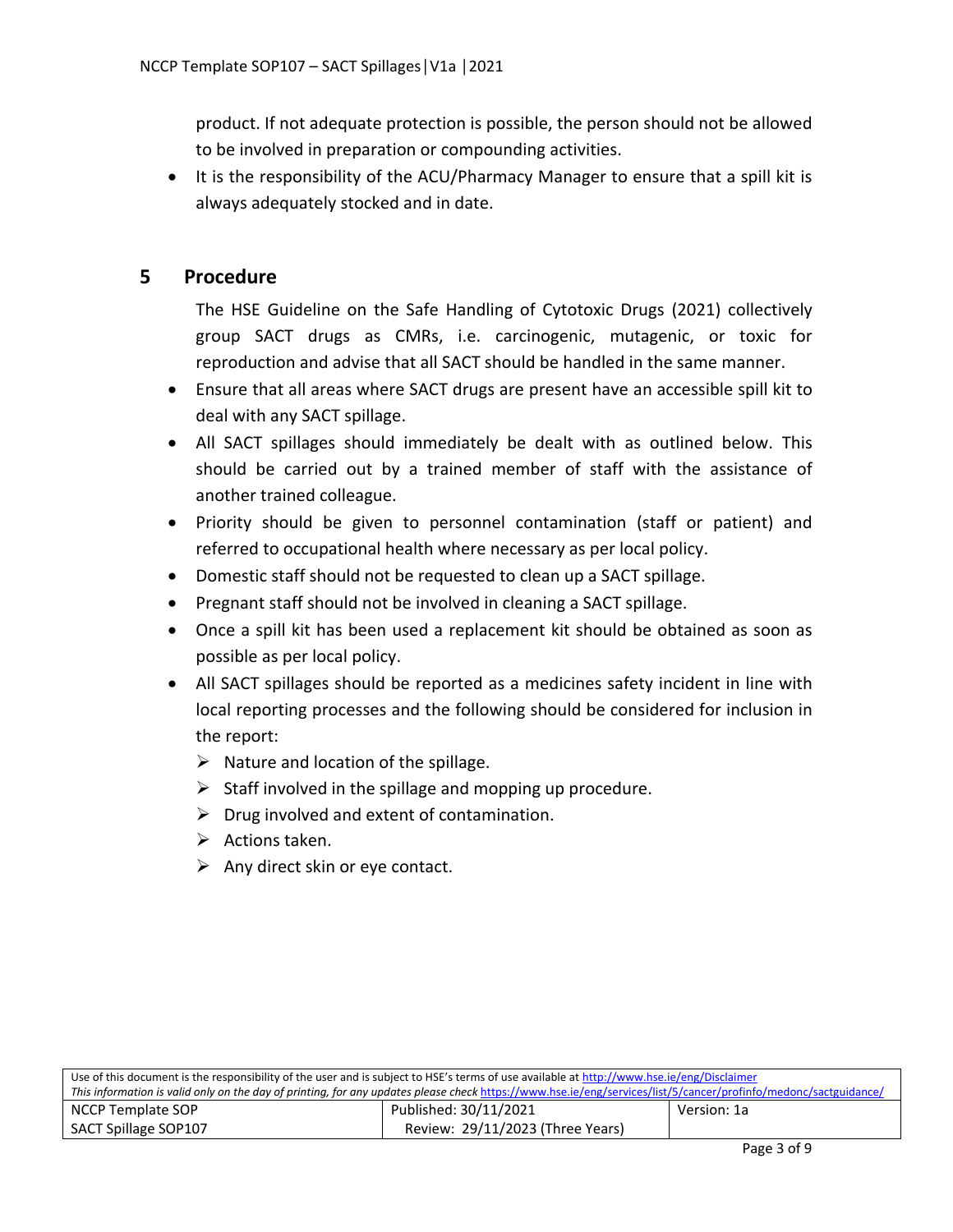#### **5.1 Management of a liquid spillage:**

- All staff in the vicinity should be made aware of the spillage and evacuated where appropriate. A trained staff member should be appointed to assist the clean-up and not leave the spillage unattended
- A SACT spillage kit should be retrieved
- The spillage sign should be placed in a clearly visible position
- Relevant PPE stored in the spillage kit should be donned before managing the spillage such as gloves (2 pairs), goggles, face mask, gown, overshoes and apron (See appendix 1)
- The process of clean up should follow the order of area of least contamination to area of greatest contamination. Absorbent paper towels/pads in the kit should be placed over the spillage and the majority of the liquid absorbed. These wipes should then be placed in the waste bag supplied in the spill kit while ensuring not to create splashes.
- The cytotoxic container (infusion bag/syringe/broken vial/ampoule) should be placed into a yellow bag then sealed and placed in the cytotoxic sharps bin
- Broken vials or ampoules should be cleaned up using the scoop and paper towels supplied and then placed into the cytotoxic sharps bin.
- All areas should be cleaned with copious amounts of bottled water and dried with paper towels supplied and disposed of and sealed in the cytotoxic waste bag.
- The ACU team lead/manager should be notified about the spillage and one person should be responsible for managing the spillage
- Relevant wards should be notified that there may be a delay in the delivery of SACT

#### **5.2 Management of a powder spillage:**

- All staff in the vicinity should be made aware of the spillage and evacuated where appropriate. A staff member should be appointed to assist the clean-up and not leave the spillage unattended
- The ACU team lead/manager should be notified about the spillage and one person should be responsible for managing the spillage
- Relevant wards should be notified that there may be a delay in the delivery of SACT

| Use of this document is the responsibility of the user and is subject to HSE's terms of use available at http://www.hse.ie/eng/Disclaimer                       |                                  |             |  |
|-----------------------------------------------------------------------------------------------------------------------------------------------------------------|----------------------------------|-------------|--|
| This information is valid only on the day of printing, for any updates please check https://www.hse.ie/eng/services/list/5/cancer/profinfo/medonc/sactguidance/ |                                  |             |  |
| NCCP Template SOP                                                                                                                                               | Published: 30/11/2021            | Version: 1a |  |
| SACT Spillage SOP107                                                                                                                                            | Review: 29/11/2023 (Three Years) |             |  |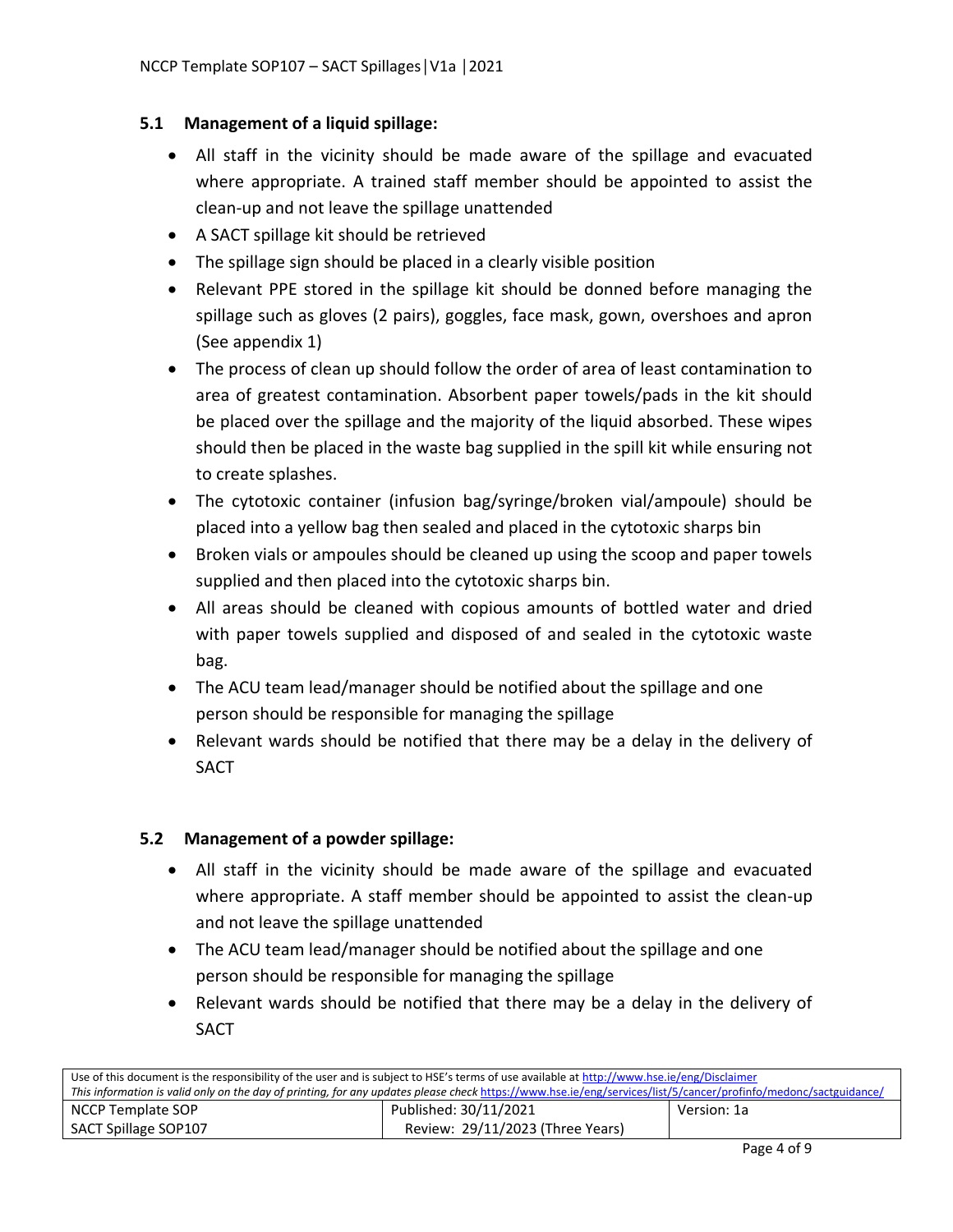- A SACT spillage kit should be retrieved
- The spillage sign should be placed in a clearly visible position
- Relevant PPE stored in the spillage kit should be donned before managing the spillage such as gloves (2 pairs), goggles, face mask, gown, overshoes and apron (See appendix 1)
- The process of clean up should follow the order of area of least contamination to area of greatest contamination. Damp paper towels should be placed over the spillage and wiped up. These wipes should then be placed in the waste bag supplied in the spill kit while ensuring not to create splashes or a cloud of powder.
- Broken vials or ampoules should be cleaned up using the scoop and damp paper towels supplied and then placed into the cytotoxic sharps bin.
- All areas should be cleaned with copious amounts of bottled water and dried with paper towels supplied and disposed of in the cytotoxic waster bag.

#### **5.3 Management of spillage in isolator**

- The area around the spill should be isolated by a staff member.
- The ACU team lead/manager should be notified about the spillage and one person should be responsible for managing the spillage.
- Relevant wards should be notified that there may be a delay in the delivery of SACT.
- For liquid spillages a packet of dry wipes should be opened and placed over the spillage.
- For dry powder spillage dry wipes should be soaked in sterile water and placed over the powder.
- Sterile detergent can be used if needed to clean residue.

#### **5.4 Spillage/splashback onto staff member (dermal and ocular)**

- **Dermal:**
	- o The clothing should be removed immediately and affected area should be rinsed immediately with water then large amounts of soapy water for 15 minutes.

| Use of this document is the responsibility of the user and is subject to HSE's terms of use available at http://www.hse.ie/eng/Disclaimer                       |                                  |             |  |
|-----------------------------------------------------------------------------------------------------------------------------------------------------------------|----------------------------------|-------------|--|
| This information is valid only on the day of printing, for any updates please check https://www.hse.ie/eng/services/list/5/cancer/profinfo/medonc/sactguidance/ |                                  |             |  |
| NCCP Template SOP                                                                                                                                               | Published: 30/11/2021            | Version: 1a |  |
| SACT Spillage SOP107                                                                                                                                            | Review: 29/11/2023 (Three Years) |             |  |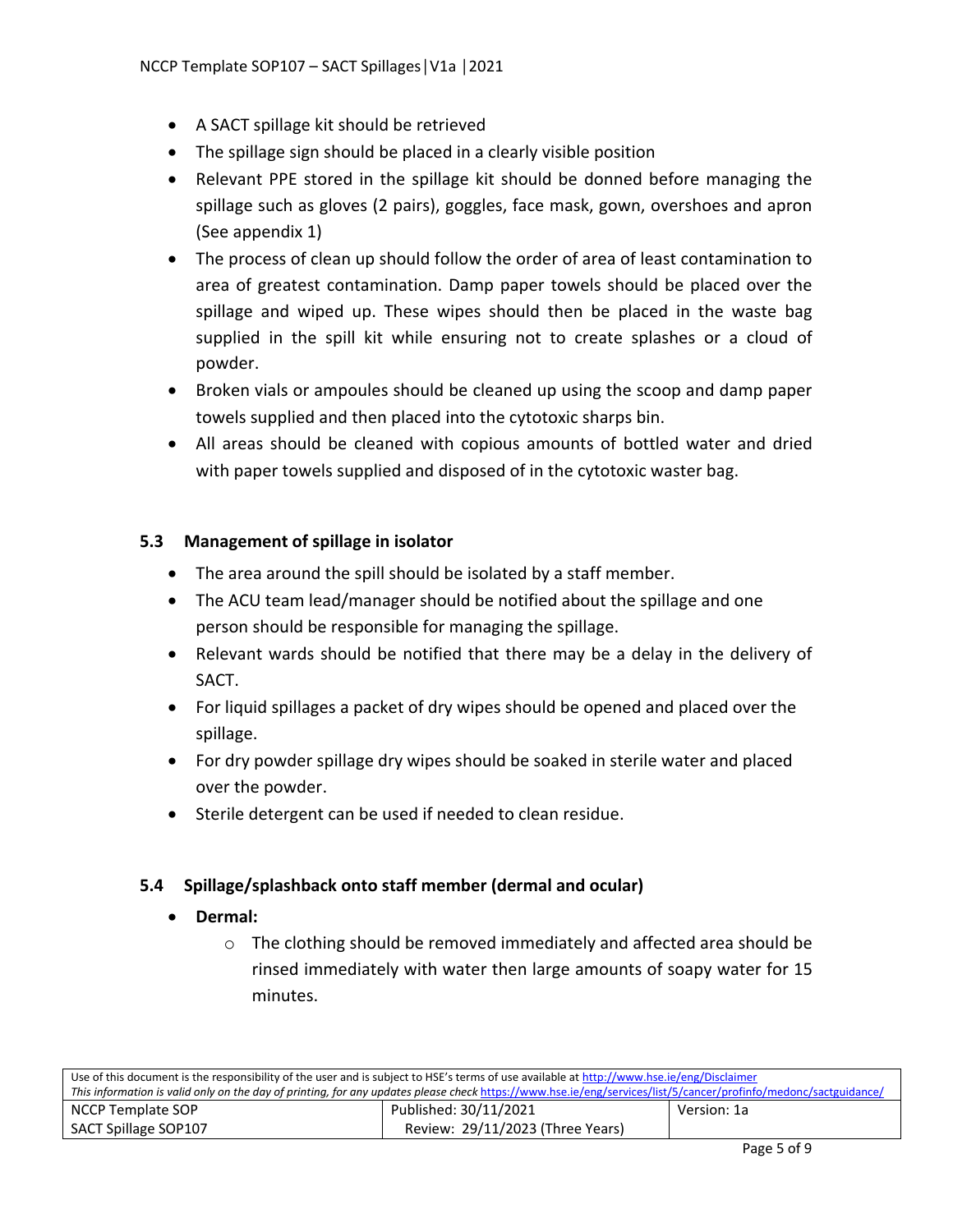- $\circ$  If a large surface area of skin has come in contact the staff member should be directed to appropriate showers to clean
- $\circ$  Seek review by medical team for patients or Occupational Health as per local policy

# **Ocular:**

- $\circ$  If an eye(s) have been splashed with SACT drugs, the affected eye(s) should be rinsed immediately with water for irrigation or sodium chloride 0.9% for irrigation using an eyebath for 15 minutes.
- $\circ$  Each ACU should have a readily accessible first aid eyewash station with these solutions available.
- o The affected person involved should be referred Occupational Health and to the nearest specialist eye centre for further assessment if required.
- o The ACU manager should be informed as per local policy

#### **5.5 Spillage on clothing of staff member**

- The staff member should remove themselves from source of contamination.
- All items of contaminated clothing should be removed as soon as possible. Clothing with minimal contamination should be washed as per contaminated linen. (Place in linen bag and advise the staff member to wash the item(s) 3 times at the maximum temperature for that clothing – if unknown, wash at 40°C).
- Clothing with a large amount of contamination must be disposed of as contaminated/cytotoxic waste in a cytotoxic sharps bin.

#### **5.6 Spillage on clothing of patient**

- The patient should follow the instructions in the spillage kit provided by the hospital.
- Spillage on skin or clothes should be dealt with first before addressing spills on surfaces.
- The patient should remove themselves from the source of contamination.
- All items of contaminated clothing should be removed as soon as possible. Clothing with minimal contamination should be washed as per contaminated linen. (Place in linen bag and advise the staff member to wash the item(s) 3

| Use of this document is the responsibility of the user and is subject to HSE's terms of use available at http://www.hse.ie/eng/Disclaimer                       |                                  |             |  |
|-----------------------------------------------------------------------------------------------------------------------------------------------------------------|----------------------------------|-------------|--|
| This information is valid only on the day of printing, for any updates please check https://www.hse.ie/eng/services/list/5/cancer/profinfo/medonc/sactguidance/ |                                  |             |  |
| NCCP Template SOP                                                                                                                                               | Published: 30/11/2021            | Version: 1a |  |
| SACT Spillage SOP107                                                                                                                                            | Review: 29/11/2023 (Three Years) |             |  |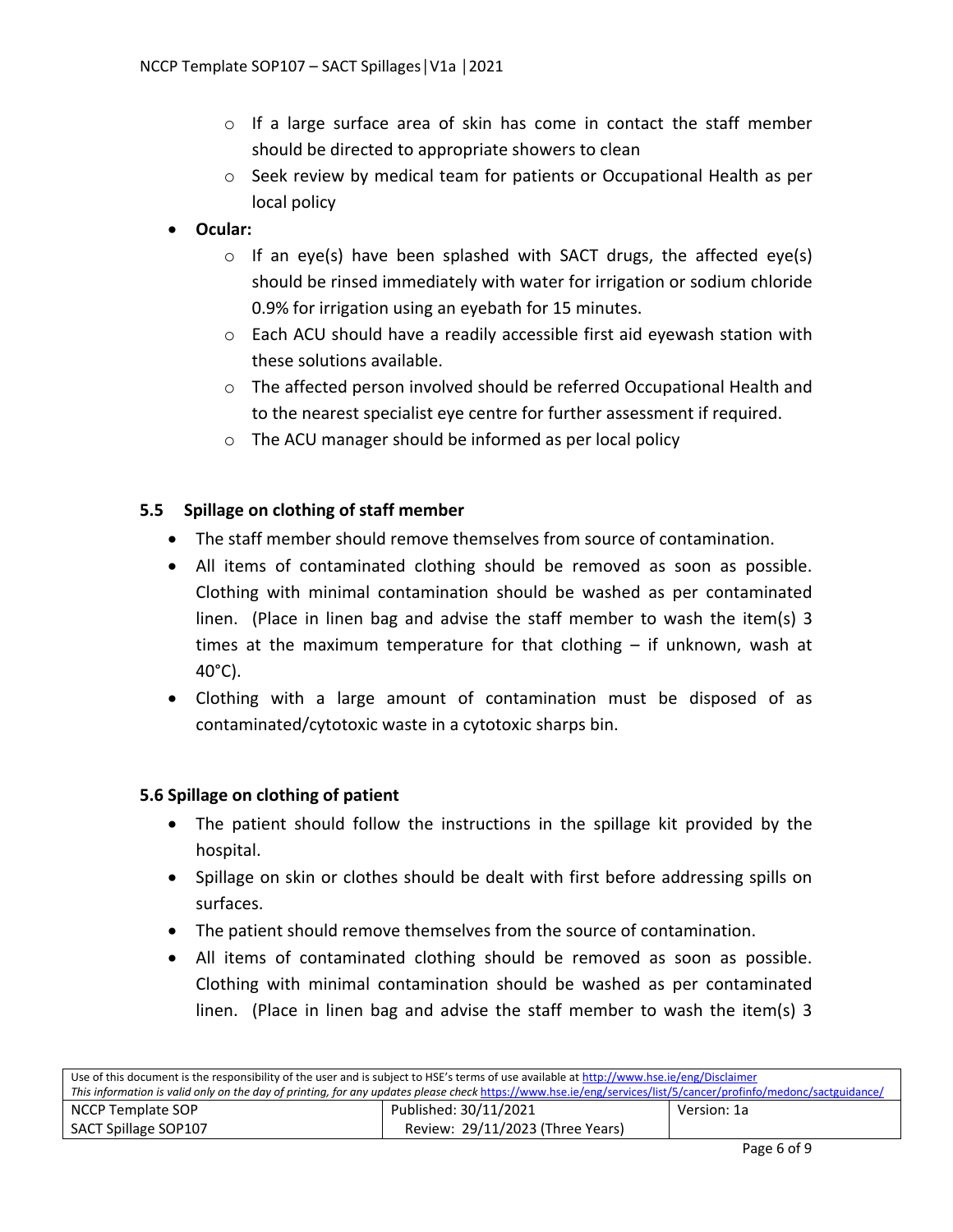times at the maximum temperature for that clothing – if unknown, wash at 40°C).

 Clothing with a large amount of contamination must be disposed of as contaminated/cytotoxic waste in a cytotoxic sharps bin.

| Use of this document is the responsibility of the user and is subject to HSE's terms of use available at http://www.hse.ie/eng/Disclaimer                       |                                  |             |  |
|-----------------------------------------------------------------------------------------------------------------------------------------------------------------|----------------------------------|-------------|--|
| This information is valid only on the day of printing, for any updates please check https://www.hse.ie/eng/services/list/5/cancer/profinfo/medonc/sactguidance/ |                                  |             |  |
| NCCP Template SOP                                                                                                                                               | Published: 30/11/2021            | Version: 1a |  |
| SACT Spillage SOP107                                                                                                                                            | Review: 29/11/2023 (Three Years) |             |  |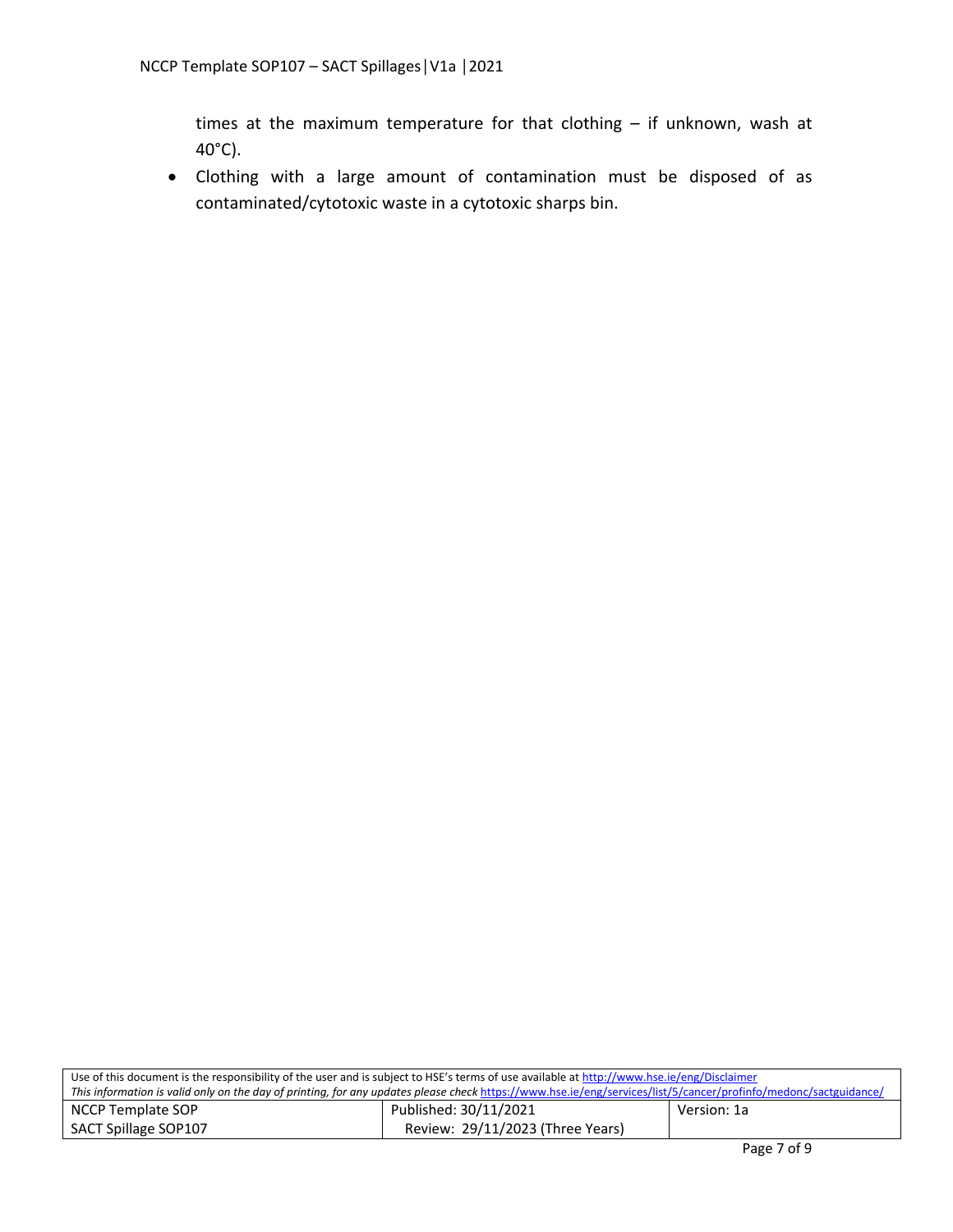# **6 References**

- 1. RPS Quality Assurance of Aseptic Preparation Services: Standards Handbook, 5<sup>th</sup> Edition, Parts A and B.
- 2. The Health Service Executive Guideline on the Safe Handling and Use of Cytotoxic Drugs, GD 002:00
- 3. NHS Pan Birmingham Guidelines for the Management of Spillage of Cytotoxic Drugs v4.
- 4. HSE Guideline on the Safe Handling & Use of Cytotoxic Drugs. 2016
- 5. Guidance for Handling the Spillage of Systemic Anti-Cancer Therapy (SACT) by The West Midlands Cancer Alliance Expert Advisory Group September 2020
- 6. https://www.eviq.org.au/clinical-resources/administration-of-anti-cancerdrugs/188-safe-handling-and-waste-management-of-hazardou#spill-andaccidental-exposure-management

| Use of this document is the responsibility of the user and is subject to HSE's terms of use available at http://www.hse.ie/eng/Disclaimer                       |                                  |             |  |
|-----------------------------------------------------------------------------------------------------------------------------------------------------------------|----------------------------------|-------------|--|
| This information is valid only on the day of printing, for any updates please check https://www.hse.ie/eng/services/list/5/cancer/profinfo/medonc/sactguidance/ |                                  |             |  |
| NCCP Template SOP                                                                                                                                               | Published: 30/11/2021            | Version: 1a |  |
| SACT Spillage SOP107                                                                                                                                            | Review: 29/11/2023 (Three Years) |             |  |